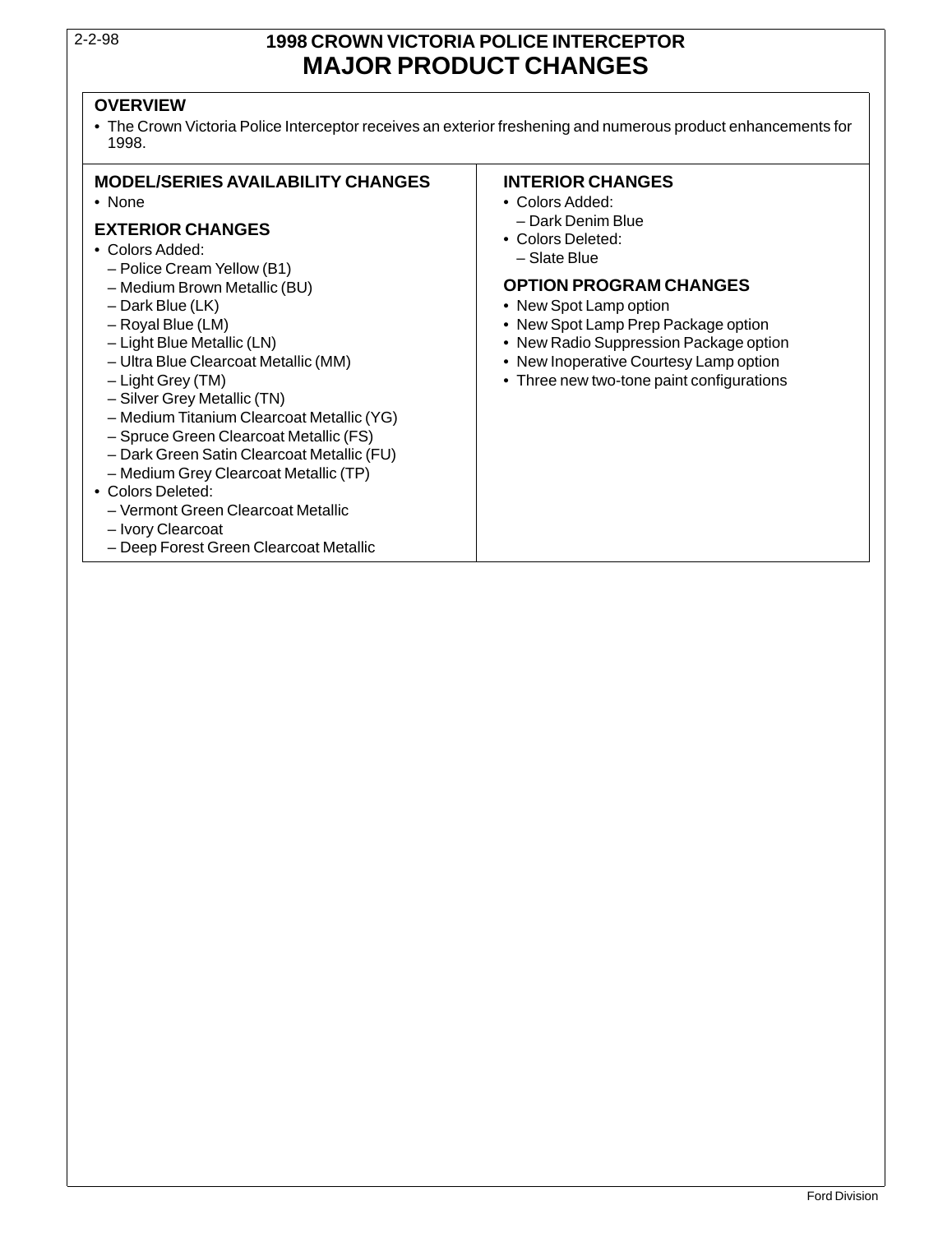### 2-2-98 **1998 CROWN VICTORIA POLICE INTERCEPTOR MAJOR STANDARD EQUIPMENT**

| <b>EXTERIOR</b>                                                                                                      |
|----------------------------------------------------------------------------------------------------------------------|
| <b>BUMPERS</b> — Concealed with one-piece full-wrap cover. Body color w/bright insert                                |
| <b>DECKLID</b> - Low liftover design                                                                                 |
| <b>GLASS</b> - Solar tinted, full                                                                                    |
| <b>GRILLE</b> - Bright/center design                                                                                 |
| LIGHTS - Low profile dual aero headlamps w/"crystalline" Krypton long-life bulbs                                     |
| MIRRORS - Black fold-away dual remote control power                                                                  |
| <b>MOLDINGS</b> - Black rocker panel                                                                                 |
| Black windshield and backlight                                                                                       |
| <b>Black window frames</b>                                                                                           |
| Body color door frames                                                                                               |
| Body color 'B' pillar                                                                                                |
| Color-keyed bodyside (except DSO colors which have narrow black moldings)                                            |
| PAINT - Clearcoat                                                                                                    |
| Anti-chip paint primer                                                                                               |
| Body color 'B' & 'C' pillars                                                                                         |
| <b>URETHANE PROTECTION</b> - Lower bodyside                                                                          |
| <b>WHEEL COVERS - Full</b>                                                                                           |
| <b>INTERIOR</b>                                                                                                      |
| AIR BAG, DUAL FRONT SUPPLEMENTAL RESTRAINT SYSTEM — Driver and right front passenger                                 |
| CARPETING - 13.5 oz. color-keyed floor                                                                               |
| <b>CIGARETTE LIGHTER</b> - In instrument panel center stack                                                          |
| <b>CUPHOLDERS</b> - Dual ashtray mounted                                                                             |
| <b>DEFROSTER GRILLE</b> - With integral vertical ribs                                                                |
| <b>DOOR TRIM PANELS</b> - Front with armrests                                                                        |
| 12 oz. carpeted lower                                                                                                |
| Ashtrays in rear above armrests                                                                                      |
| FUSE PANEL - Easy-access, labeled                                                                                    |
| GAUGE CLUSTER - Four (Volt, oil pressure, water temperature and fuel)                                                |
| GLOVE BOX - Illuminated, large bin, lockable w/dampened glove box door                                               |
| Zippered owner's pouch with embossed carline logo                                                                    |
| HEADLINER - Removable with high intensity dome lamp                                                                  |
| <b>HEADRESTS</b> - Two-way                                                                                           |
| <b>INSTRUMENT CLUSTER</b> - Analog gauges                                                                            |
| <b>INSTRUMENT PANEL - w/side window demisters</b>                                                                    |
| <b>LIGHT</b> - Dome/High intensity map                                                                               |
| Luggage compartment/engine compartment                                                                               |
| <b>LUGGAGE COMPARTMENT TRIM - Luxury full carpet</b>                                                                 |
| MAP POCKETS - Integral front door                                                                                    |
| <b>MIRROR</b> - Day/night inside rearview                                                                            |
| RADIO - Electronic AM/FM stereo w/clock (Natural Gas Eng. w/o clock)                                                 |
| RADIO SPEAKERS - Door mounted, located above armrests (two additional radio speakers mounted in package tray)        |
| RELEASE HANDLES - Easy-access inside door                                                                            |
| SCUFF PLATES - Inner/Outer color-keyed one piece, front and rear doors                                               |
| <b>SEATS</b> — Cloth bucket seats with recliner. Rear seat excludes center armrest.                                  |
| SEAT BELTS - 3-point active for front and rear outboard occupants (comfort adjustment on front seat shoulder belt)   |
| STEERING WHEEL - Color-keyed with center horn blow                                                                   |
| <b>SUNVISORS</b> - Cloth covered w/retention clips                                                                   |
| TILT STEERING WHEEL - Mounted stalk controls for washer/wipers, hi/low headlamp beam, turn signal, and flash-to-pass |
| <b>TRIP ODOMETER</b>                                                                                                 |
| <b>TRUNK</b> - Deep-well Carpeted                                                                                    |
| <b>FUNCTIONAL</b>                                                                                                    |
| AIR CONDITIONING - Manual with positive shut off registers                                                           |
| ALTERNATOR - 130 amp                                                                                                 |
| ANTENNA, RADIO - Hidden in rear window defroster                                                                     |
| <b>BATTERY</b> - Maintenance free 78 amp.                                                                            |
| <b>BATTERY SAVER</b> - Turns off lights after 30 minutes                                                             |
| <b>BODY-FRAME CONSTRUCTION</b>                                                                                       |
| <b>BRAKE-SHIFT INTERLOCK</b>                                                                                         |
| <b>CHILD SAFETY LATCHES ON REAR DOORS</b>                                                                            |
| <b>COOLANT RECOVERY SYSTEM</b>                                                                                       |
| <b>DECKLID RELEASE - Remote</b>                                                                                      |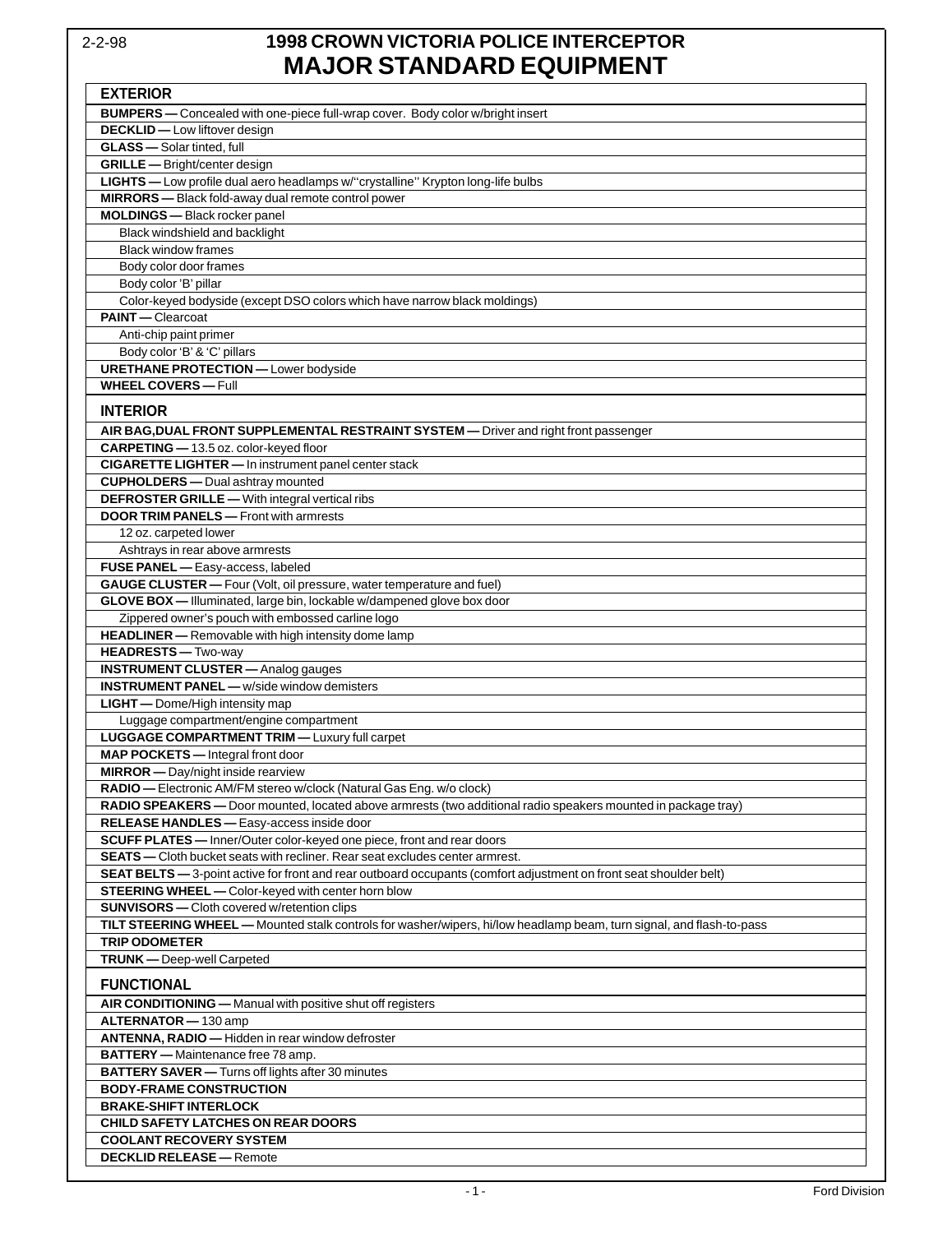## 2-2-98 **1998 CROWN VICTORIA POLICE INTERCEPTOR MAJOR STANDARD EQUIPMENT**

| <b>FUNCTIONAL (Continued)</b>                                             |
|---------------------------------------------------------------------------|
| <b>DEFROSTER, REAR WINDOW</b>                                             |
| <b>DISC BRAKES</b> - Power 4-wheel                                        |
| <b>DRIVER FOOTREST</b> - (Under carpet)                                   |
| ENGINE - 4.6L overhead cam, SEFIV8                                        |
| <b>ENGINE OIL COOLER</b>                                                  |
| <b>EXHAUST SYSTEM - Stainless steel</b>                                   |
| <b>FAIL SAFE COOLING</b>                                                  |
| FAN - Dual Speed Electrodrive                                             |
| <b>FRONT STABILIZER BAR</b>                                               |
| FRONT SUSPENSION - Short/Long Arm                                         |
| <b>FUEL FILLER CAP - Tethered</b>                                         |
| FUEL TANK - 19 gal.                                                       |
| GLASS - Solar-tinted, full                                                |
| <b>HEADLAMPS-ON REMINDER CHIME</b>                                        |
| <b>HEAT DUCTS</b> - Rear floor mounted                                    |
| <b>HOOD ASSISTS</b> - Gas cylinder                                        |
| <b>HORN</b> - Dual note                                                   |
| <b>IGNITION SYSTEM - Electronic Distributor-less</b>                      |
| <b>JACK</b> - Scissors                                                    |
| PARKING BRAKE - Single-stroke                                             |
| PARKING BRAKE RELEASE - Automatic with manual emergency override          |
| <b>PASSENGER CAPACITY - Six</b>                                           |
| <b>PLASTIC HEAD IGNITION KEY — Primary only</b>                           |
| POWER STEERING - Speed sensitive variable assist                          |
| <b>REAR STABILIZER BAR</b>                                                |
| <b>REAR SUSPENSION - Watt's Linkage</b>                                   |
| <b>SHOCK ABSORBERS</b> - Nitrogen pressurized                             |
| <b>SPARE TIRE AND WHEEL, CONVENTIONAL</b>                                 |
| SPEEDOMETER - 140 mph certified calibration                               |
| TIRES-P225/60VRx16-All season BSW                                         |
| TRANSMISSION - Electronically controlled automatic overdrive w/OD lockout |
| <b>UPPER BALL JOINTS</b> - Low friction, lube-for-life                    |
| <b>VOLTAGE REGULATOR — Electronic</b>                                     |
| <b>WHEEL RIMS</b> - Heavy-Duty $(16 \times 7)$                            |
| <b>WINDOWS</b> - Power                                                    |
| <b>WINDSHIELD WASHERS</b> - Dual-jet fluidic                              |
| <b>WINDSHIELD WIPERS</b> - Interval                                       |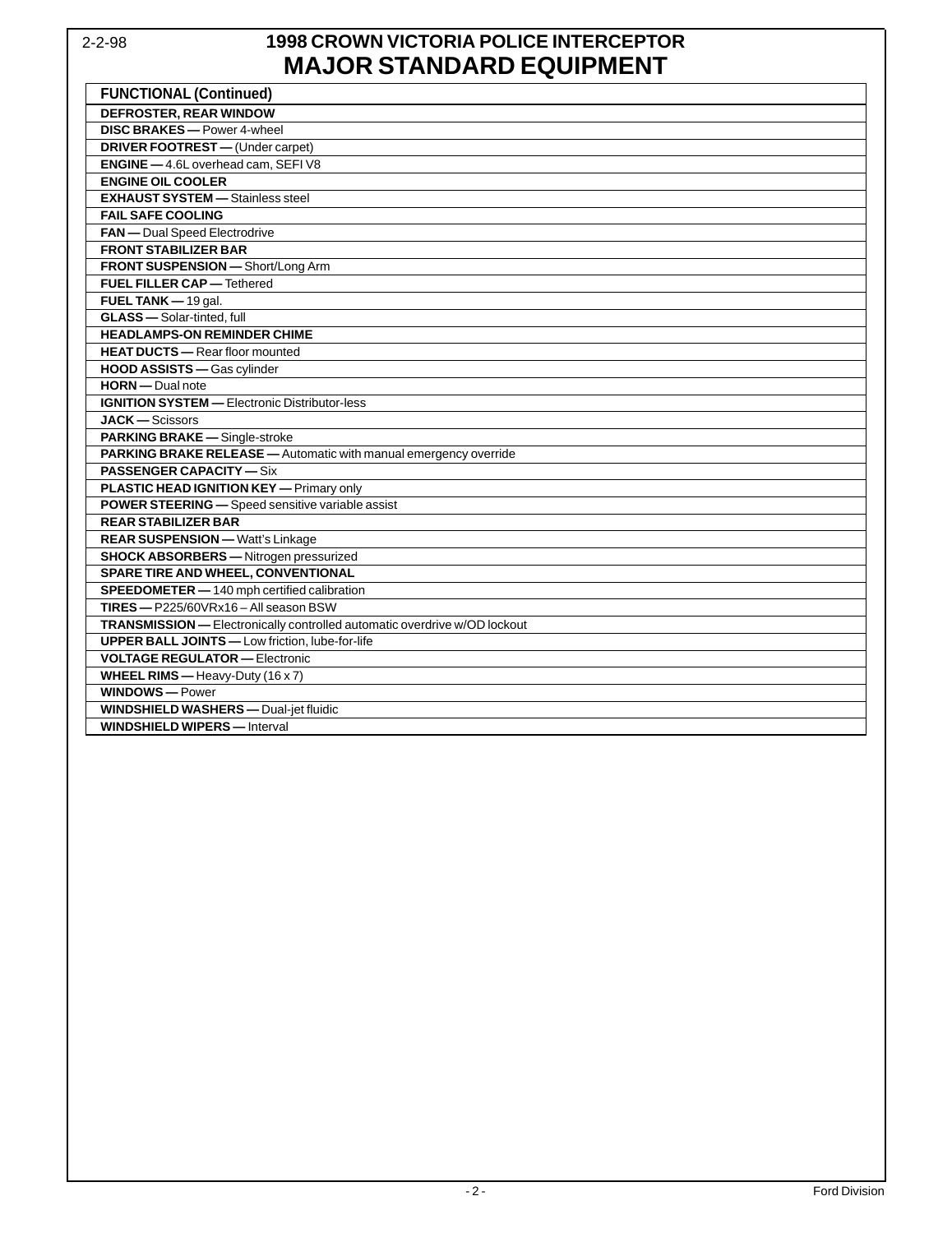| <b>1998 CROWN VICTORIA POLICE INTERCEPTOR</b><br>$2 - 2 - 98$                           |                                                                                                                              |                    |                               |                                                                                                                                                                                                                                            |  |  |  |  |
|-----------------------------------------------------------------------------------------|------------------------------------------------------------------------------------------------------------------------------|--------------------|-------------------------------|--------------------------------------------------------------------------------------------------------------------------------------------------------------------------------------------------------------------------------------------|--|--|--|--|
| (AVAILABLE ONLY FOR SALE OR LEASE TO FEDERAL, STATE OR LOCAL GOVERNMENT-AS AN EMERGENCY |                                                                                                                              |                    |                               |                                                                                                                                                                                                                                            |  |  |  |  |
| <b>VEHICLE)</b>                                                                         |                                                                                                                              |                    |                               |                                                                                                                                                                                                                                            |  |  |  |  |
| Crown                                                                                   |                                                                                                                              |                    |                               |                                                                                                                                                                                                                                            |  |  |  |  |
|                                                                                         | <b>BODY AND TYPE CODE</b>                                                                                                    | 4-Dbor             | Victoria                      | P71<br><b>REMARKS/RESTRICTIONS</b>                                                                                                                                                                                                         |  |  |  |  |
|                                                                                         |                                                                                                                              | <b>CODE</b>        |                               |                                                                                                                                                                                                                                            |  |  |  |  |
|                                                                                         |                                                                                                                              |                    |                               | <b>MAJOR STANDARD EQUIPMENT</b>                                                                                                                                                                                                            |  |  |  |  |
|                                                                                         | 4.6L Electronically Controlled SEFI Automatic OD                                                                             |                    |                               |                                                                                                                                                                                                                                            |  |  |  |  |
| M<br>A                                                                                  |                                                                                                                              |                    | ოთოთოთოთითოთოთ                | Incl. clock.                                                                                                                                                                                                                               |  |  |  |  |
| J                                                                                       |                                                                                                                              |                    |                               |                                                                                                                                                                                                                                            |  |  |  |  |
| s<br>T                                                                                  |                                                                                                                              |                    |                               |                                                                                                                                                                                                                                            |  |  |  |  |
| D                                                                                       |                                                                                                                              |                    |                               |                                                                                                                                                                                                                                            |  |  |  |  |
|                                                                                         |                                                                                                                              |                    |                               |                                                                                                                                                                                                                                            |  |  |  |  |
| 5<br>P                                                                                  |                                                                                                                              |                    |                               |                                                                                                                                                                                                                                            |  |  |  |  |
|                                                                                         |                                                                                                                              |                    |                               |                                                                                                                                                                                                                                            |  |  |  |  |
| Р                                                                                       |                                                                                                                              |                    |                               |                                                                                                                                                                                                                                            |  |  |  |  |
|                                                                                         |                                                                                                                              |                    |                               |                                                                                                                                                                                                                                            |  |  |  |  |
|                                                                                         |                                                                                                                              |                    |                               | <b>AVAILABLE OPTIONS</b>                                                                                                                                                                                                                   |  |  |  |  |
| P<br>Т                                                                                  | 4.6L Electronically Controlled SEFI Automatic OD<br>4.6L Natural Gas Automatic OD                                            | 99W/44U<br>999/44U | $\frac{S}{0}$                 | Aail. to certified dealers only.                                                                                                                                                                                                           |  |  |  |  |
| T                                                                                       | P225/60VRx16 BSW All-Season                                                                                                  | T23                |                               |                                                                                                                                                                                                                                            |  |  |  |  |
|                                                                                         |                                                                                                                              | 508<br>64C         | s<br>S                        |                                                                                                                                                                                                                                            |  |  |  |  |
| <b>R</b><br>S                                                                           |                                                                                                                              |                    |                               |                                                                                                                                                                                                                                            |  |  |  |  |
|                                                                                         |                                                                                                                              |                    |                               |                                                                                                                                                                                                                                            |  |  |  |  |
|                                                                                         |                                                                                                                              |                    |                               | ★Dark<br>Denim Prairie<br>Light                                                                                                                                                                                                            |  |  |  |  |
|                                                                                         |                                                                                                                              |                    |                               | Graphite Blue<br>Tan<br>H <sub>2</sub><br><b>HR</b><br>HY                                                                                                                                                                                  |  |  |  |  |
| S<br>E<br>A<br>T                                                                        |                                                                                                                              | н<br>$\mathbf{I}$  | $\frac{S}{0}$                 | 12<br>IR<br>IY                                                                                                                                                                                                                             |  |  |  |  |
| S                                                                                       |                                                                                                                              | P<br>R             | 0<br>0                        | P <sub>2</sub><br>R <sub>2</sub><br><b>PY</b><br>ΡR<br><b>RR</b><br>ΥR                                                                                                                                                                     |  |  |  |  |
|                                                                                         |                                                                                                                              | 21 A               | $\mathbf 0$                   |                                                                                                                                                                                                                                            |  |  |  |  |
| ô                                                                                       | Electronic AM/FM Stereo                                                                                                      | 58F<br>58H         | $\overline{s}$<br>$\mathbf 0$ | Incl. clock.<br>Incl. clock.                                                                                                                                                                                                               |  |  |  |  |
| D                                                                                       |                                                                                                                              | 53M                | $\Omega$                      | See Page 4 for Package Description/Content.                                                                                                                                                                                                |  |  |  |  |
| ს<br>ბ                                                                                  |                                                                                                                              |                    |                               |                                                                                                                                                                                                                                            |  |  |  |  |
|                                                                                         | Anti-Lock Braking System/Electronic Traction                                                                                 | 553                | $\mathbf 0$                   |                                                                                                                                                                                                                                            |  |  |  |  |
|                                                                                         |                                                                                                                              | 478                | $\mathbf 0$                   | Taction Control NA w/999 Natural Gas Eng.<br>Courtesy lamp circuits made non-functional.<br>Deletes carpeting. NA w/12H or 12Q Floor Mats.                                                                                                 |  |  |  |  |
| O<br>Т                                                                                  |                                                                                                                              | 127<br>12H         | $\mathbf{0}$<br>$\Omega$      |                                                                                                                                                                                                                                            |  |  |  |  |
| н<br>Е                                                                                  |                                                                                                                              | <b>12Q</b><br>153  | $\Omega$<br>$\Omega$          |                                                                                                                                                                                                                                            |  |  |  |  |
|                                                                                         | Limited Slip Differential                                                                                                    | 45U                | 0                             | NA w/553 Anti-Lock Braking System. NA w/999 Natural Gas Eng.                                                                                                                                                                               |  |  |  |  |
| O                                                                                       | Lucking Gas Cap<br>Luggage Compartment Trim, Vinyl<br>Moldings, Front Door Bodyside, Installed                               | 18H<br>13V         | 0<br>$\mathbf 0$              | Deletes carpeted trunk trim. NA w/999 Natural Gas Eng.                                                                                                                                                                                     |  |  |  |  |
| P<br>T                                                                                  |                                                                                                                              | 96C<br>525         | $\mathbf 0$<br>$\mathbf{0}$   |                                                                                                                                                                                                                                            |  |  |  |  |
|                                                                                         |                                                                                                                              | 51B<br>51Z         | $\mathbf{0}$<br>$\Omega$      |                                                                                                                                                                                                                                            |  |  |  |  |
| О<br>N                                                                                  |                                                                                                                              | 51A                | 0                             |                                                                                                                                                                                                                                            |  |  |  |  |
| S                                                                                       |                                                                                                                              | 51Y<br>952         | $\mathbf 0$<br>$\mathbf 0$    |                                                                                                                                                                                                                                            |  |  |  |  |
|                                                                                         |                                                                                                                              | 953<br>955         | 0<br>$\Omega$                 | See Page 4 for Package Description/Content.<br>See Page 4 for Package Description/Content.<br>& Unity #225 with 160,000 CP Halogen Bulb - "A" Pillar Mounted.<br>& Unity #225 with 160,000 CP Halogen Bulb - "A" Pillar Mounted.<br>Accent |  |  |  |  |
|                                                                                         | Heater, Engine Block Immersion                                                                                               | 41H                | $\Omega$                      |                                                                                                                                                                                                                                            |  |  |  |  |
| $\frac{L}{P}$<br>$\mathbf{o}$                                                           |                                                                                                                              |                    |                               |                                                                                                                                                                                                                                            |  |  |  |  |
|                                                                                         |                                                                                                                              |                    |                               | WARNING: After market police equipment (such as communications gear) must not be mounted in the airbag                                                                                                                                     |  |  |  |  |
|                                                                                         |                                                                                                                              |                    |                               | deployment zone. Vehicles equipped with bench seats may not have sufficient room to mount such equipment.                                                                                                                                  |  |  |  |  |
|                                                                                         |                                                                                                                              |                    |                               | Bucket seats may be required. See brochure, part #FPS-8602 for available police equipment mounting zones. Advise all                                                                                                                       |  |  |  |  |
|                                                                                         | customers of these facts.                                                                                                    |                    |                               |                                                                                                                                                                                                                                            |  |  |  |  |
|                                                                                         |                                                                                                                              |                    |                               |                                                                                                                                                                                                                                            |  |  |  |  |
|                                                                                         |                                                                                                                              |                    |                               |                                                                                                                                                                                                                                            |  |  |  |  |
|                                                                                         |                                                                                                                              |                    |                               |                                                                                                                                                                                                                                            |  |  |  |  |
|                                                                                         |                                                                                                                              |                    |                               |                                                                                                                                                                                                                                            |  |  |  |  |
|                                                                                         |                                                                                                                              |                    |                               |                                                                                                                                                                                                                                            |  |  |  |  |
|                                                                                         |                                                                                                                              |                    |                               |                                                                                                                                                                                                                                            |  |  |  |  |
|                                                                                         |                                                                                                                              |                    |                               |                                                                                                                                                                                                                                            |  |  |  |  |
|                                                                                         |                                                                                                                              |                    |                               |                                                                                                                                                                                                                                            |  |  |  |  |
|                                                                                         | <b>LEGEND:</b> $0 =$ Optional $S =$ Standard $-$ = Not Agilable U = Upgraded L = Included in another option or group option. |                    |                               |                                                                                                                                                                                                                                            |  |  |  |  |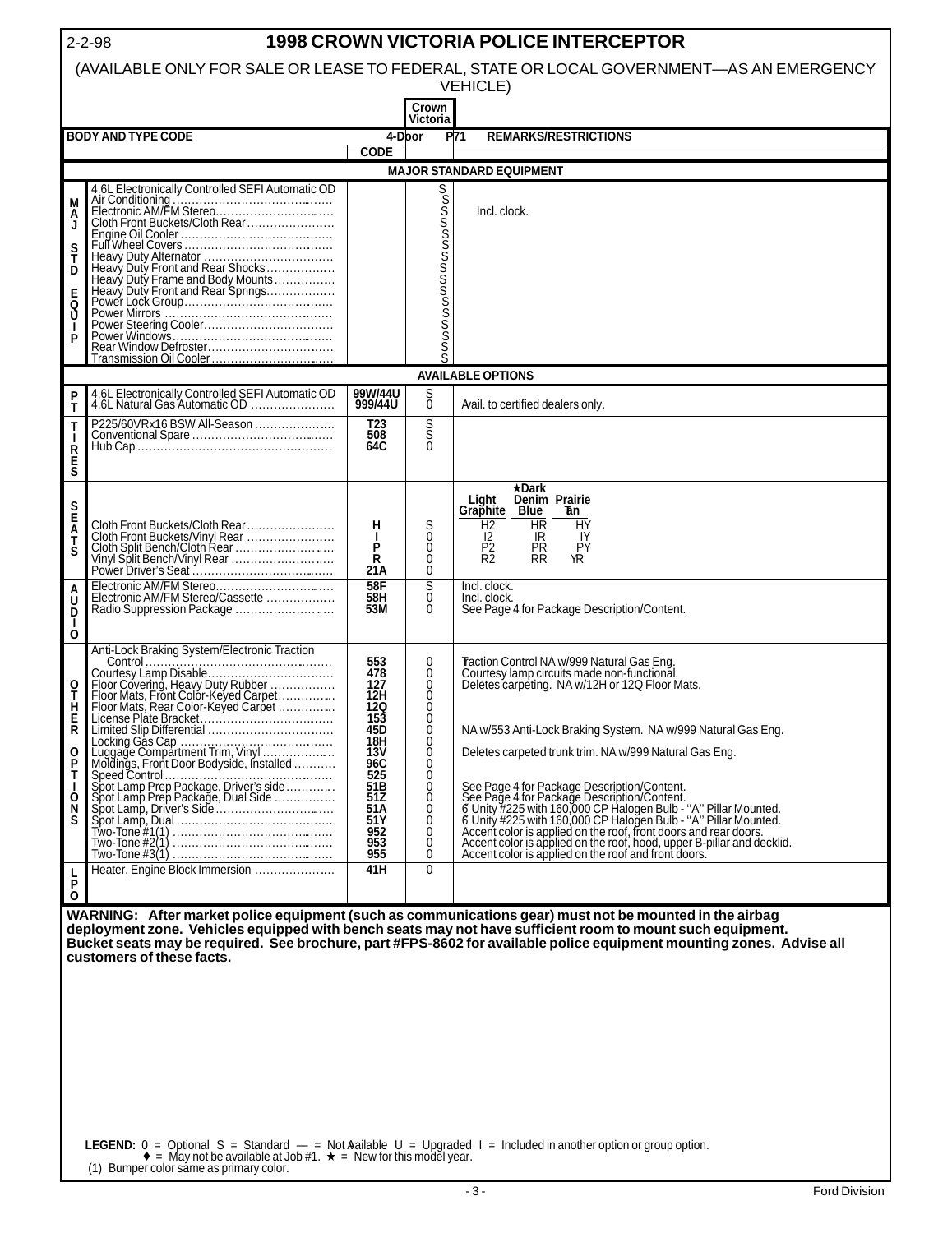### 2-2-98 **1998 CROWN VICTORIA POLICE INTERCEPTOR GROUP/MISCELLANEOUS OPTIONS**

- Provides radio suppression coverage for the following areas: **(NOT REQUIRED CROWN VIC POLICE)**<br>• Hood to body (LH/RH)
- 
- 
- 
- 
- 
- 
- 

- 
- 
- 
- 
- 
- 
- 
- 
- NOT AVAILABLE WITH:<br>• 51A/51Y Spot Lamp(s) **SERIES IN SERIES**

**VEHICLES DESTINED FOR CALIFORNIA,**  $\cdot$  **Fxpress down driver v<br>MASSACHLISETTS, NEW YORK OR CONNECTICUT. Some of the Black Outside Mirrors MASSACHUSETTS, NEW YORK OR CONNECTICUT** | • Black Outside Mirrors<br>CALIFORNIA EMISSIONS SYSTEM (NOT + Blacked-out Rear Applique CALIFORNIA EMISSIONS SYSTEM (NOT REQUIRED CROWN VIC POLICE).................... . **422 POLICE INTERCEPTOR EQUIPMENT** Required on units for California, Massachusetts,<br>
New York or Connecticut registration. NA with 428 **•** 78 Amp-Hr Extra Heavy-Duty Battery New York or Connecticut registration. NA with 428<br>High Altitude Principal Use. High Altitude Principal Use. • Heavy-Duty Suspension – heavy-duty front and rear springs, CALIFORNIA EMISSIONS SYSTEM NOT shock absorbers and stabilizer bar REQUIRED.................................................. . **<sup>423</sup>** • Heavy-Duty Frame Control code for units either shipped to California, • Heavy Duty Steering Gear Massachusetts, New York or Connecticut dealers or<br>
ordered by California, Massachusetts, New York or<br>
Connecticut dealers for registration out of state.<br>
ALIFORNIA/MASSACHUSETTS/NEW YORK/<br>
• Dual Exhaust<br>
• Dual Exhaust CALIFORNIA/MASSACHUSETTS/NEW YORK/ • Dual Exhaust CONNECTICUT PUBLIC SERVICE/EMERGENCY • Engine Oil Cooler VEHICLE EXEMPTION................................... **<sup>936</sup>** • Transmission Oil Cooler Only available on units sold to authorized **•** Power Steering Oil Cooler<br>governmental units and privately-owned ambulance **•** 0-140 MPH Speedometer companies. Must also use Code 423 when **• 0-140 P225/60VR16 "All Season" BSW Tires/Conventional Spare**<br>
Tire ordering. Tire NON-CALIFORNIA/NON-MASSACHUSETTS/NON- • 3.27 Rear Axle Ratio w/non-locker axle NEW YORK/NON-CONNECTICUT DEALER<br>ORDER FOR CALIFORNIA/MASSACHUSETTS/  $\begin{array}{|c|c|c|c|c|}\n\hline\n\text{P.} & \text{Remote Declekid} \\
\hline\n\end{array}$ ORDER FOR CALIFORNIA/MASSACHUSETTS/<br>NEW YORK/CONNECTICUT REGISTRATION .... 93N | video alibration w/increased idle speed NEW YORK/CONNECTICUT REGISTRATION .... 93N • Unique calibration w/increased in Required on all units ordered by dealers for **93N** California, Massachusetts, New York or Connecticut<br>
registration when the vehicle is being delivered to a<br>
Courtesy Lamp wiring

registration when the vehicle is being delivered to a<br>
non-California, non-Massachusetts, non-New York<br>
or non-Connecticut location. Requires 422<br>
California Emissions System. Vehicle must be<br>
registered in California, Mas or Connecticut.<br>
• Single Key Locking<br>
• Single Key Locking

# **RADIO SUPPRESSION PACKAGE (53M) VEHICLES DESTINED FOR HIGH ALTITUDE AREAS**

- Hood to body (LH/RH) HIGH ALTITUDE PRINCIPAL USE........................ **428** • Engine to dash panel (Control code required on all units sold for principal control code required on all units sold for principal experiment of the control code required on all units sold for principal versus sets in hig • Engine to frame use in high altitude counties, as defined in EPA<br>Tail pipe to frame (LH/RH) Tail pipe to frame (LH/RH) and the Dealer Initial Orde Tail pipe to frame (LH/RH) regulations, and listed in the Dealer Initial Ordering<br>Decklid to body (LH/RH) regulations, and listed in the Dealer Initial Ordering • Decklid to body (LH/RH)<br>• Radiator bracket to frame (LH/RH) Call the Control equipment provided as required to comply control equipment provided as required to comply • Body to frame-rear (LH/RH) with EPA regulations or general product vehicle
- SPOT LAMP PREP PACKAGE (51B/51Z)<br>
 Contains wiring, bracketry & body preparation for installation<br>
of spot lamp kit purchased from manufacturer.<br>
 Required for dealer installation of A-Pillar spot lamp(s).<br>
 Access hole

### • Wiring & fuse located in std. fuse panel **PRODUCT CONTENT DIFFERENCES OF CROWN** • Door edge reworked and trimmed **VICTORIA SERIES WITH POLICE INTERCEPTOR**

- 
- 51A/51Y Spot Lamp(s) Deletions from Crown Victoria Series<br>MISCELLANEOUS Instrument Panel Sound Insulator • Instrument Panel Sound Insulator
	- Rear Seat Armrest (LX only)
	- Hood Insulator
	- **Revisions to Crown Victoria Series Content**
	- . RH Visor with Mirror replaced by Visor without Mirror
	-
- **SPECIAL ORDERS** Blacked-out B Pillar replaced by Body Color<br>• Wide Bodyside Molding replaced by Narrow Color-keyed Wide Bodyside Molding replaced by Narrow Color-keyed Francis and restrictions.)<br>
Wide Bodyside Molding replaced by Narrow Color-keyed (FLEET ONLY. See Dealer Special Order Binder for ordering<br>
MEHICLES DESTINED FOR CALIFORNIA Express down driver window feature deleted.
	-
	-
	-

- 
- 
- 
- 
- 
- 
- 
- 
- 
- 
- 
- 
- 
- 
- 
- 
- 
- 
- 
- 
- 
- 
- 
- 
- 
-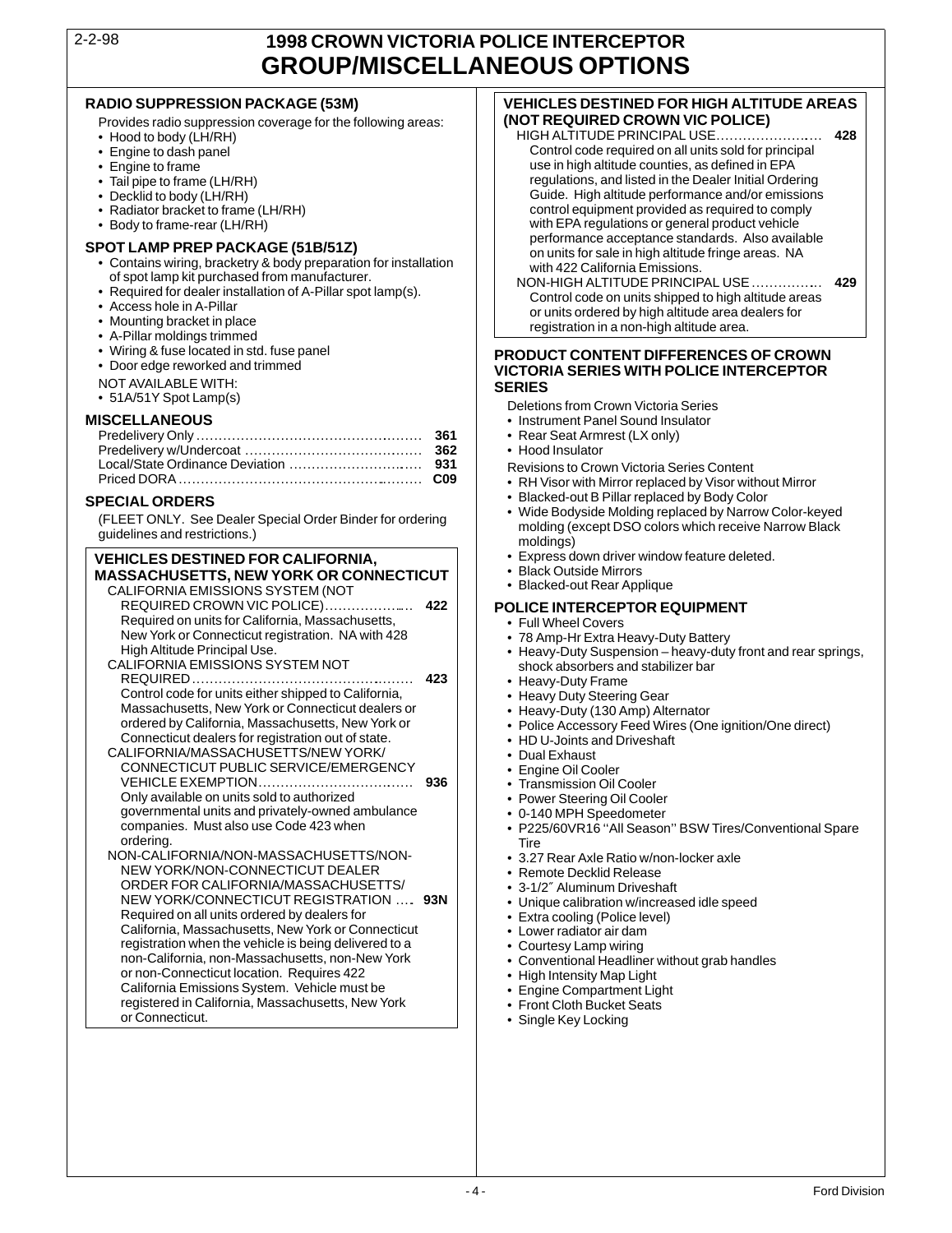### 2-2-98 **1998 CROWN VICTORIA POLICE INTERCEPTOR COLOR AND TRIM**

|                                                                                                                                                                                                                                                                                                                                                                                                                                                     | <b>INTERIOR TRIM COLORS</b>                                                                                                                                               |                                                  |           |              |                                                          |
|-----------------------------------------------------------------------------------------------------------------------------------------------------------------------------------------------------------------------------------------------------------------------------------------------------------------------------------------------------------------------------------------------------------------------------------------------------|---------------------------------------------------------------------------------------------------------------------------------------------------------------------------|--------------------------------------------------|-----------|--------------|----------------------------------------------------------|
| <b>INTERIOR TRIM TYPE AND COLOR SELECTOR</b><br>NOTE: First letter denotes type, second letter denotes color.                                                                                                                                                                                                                                                                                                                                       |                                                                                                                                                                           | <b>★Dark Denim Blue</b>                          | Prairiean |              | <b>Light Graphite</b>                                    |
| Cloth Front Buckets/Cloth Rear<br>Cloth Front Buckets/Vinyl Rear<br>Cloth Split Bench/Cloth Rear<br>Vinyl Split Bench/Vinyl Rear                                                                                                                                                                                                                                                                                                                    |                                                                                                                                                                           | <b>HR</b><br><b>IR</b><br><b>PR</b><br><b>RR</b> | IY<br>Υ   | HY<br>P<br>R | H <sub>2</sub><br>I <sub>2</sub><br>P2<br>R <sub>2</sub> |
| <b>EXTERIOR COLOR</b>                                                                                                                                                                                                                                                                                                                                                                                                                               |                                                                                                                                                                           | <b>AVAILABILITY</b>                              |           |              |                                                          |
| <b>COLOR</b>                                                                                                                                                                                                                                                                                                                                                                                                                                        |                                                                                                                                                                           | CODE                                             |           |              |                                                          |
| ★Police Cream Yellow<br>Light Prairie Tan Clearcoat Metallic<br>★Medium Brown Metallic<br><b>Toreador Red Clearcoat Metallic</b><br>★Spruce Green Clearcoat Metallic<br>★Dark Green Satin Clearcoat Metallic<br>Light Denim Blue Clearcoat Metallic<br>Medium Wedgewood Blue Clearcoat Metallic<br>$\star$ Dark Blue<br>$\star$ Royal Blue<br>*Light Blue Metallic<br>★Ultra Blue Clearcoat Metallic<br>$\star$ Light Grey<br>★Silver Grey Metallic | <b>B1</b><br><b>BA</b><br><b>BU</b><br><b>FL</b><br><b>FS</b><br><b>FU</b><br>K <sub>1</sub><br>LD<br><b>LK</b><br><b>LM</b><br>LN<br><b>MM</b><br><b>TM</b><br><b>TN</b> |                                                  |           |              |                                                          |
| ★Medium Grey Clearcoat Metallic<br>Silver Frost Clearcoat Metallic<br><b>Black Clearcoat</b><br><b>Vibrant White Clearcoat</b><br>★Medium Titanium Clearcoat Metallic                                                                                                                                                                                                                                                                               | <b>TP</b><br><b>TS</b><br>UA<br><b>WT</b><br>YG                                                                                                                           |                                                  |           |              |                                                          |

**WARNING: After market police equipment (such as communications gear) must not be mounted in the airbag deployment zone. Vehicles equipped with bench seats may not have sufficient room to mount such equipment. Bucket seats may be required. See brochure, part #FPS-8602 for available police equipment mounting zones. Advise all customers of these facts.**

**NOTE: Exterior colors are available in three different two-tone configurations. Accent color can be any of the available exterior colors.**